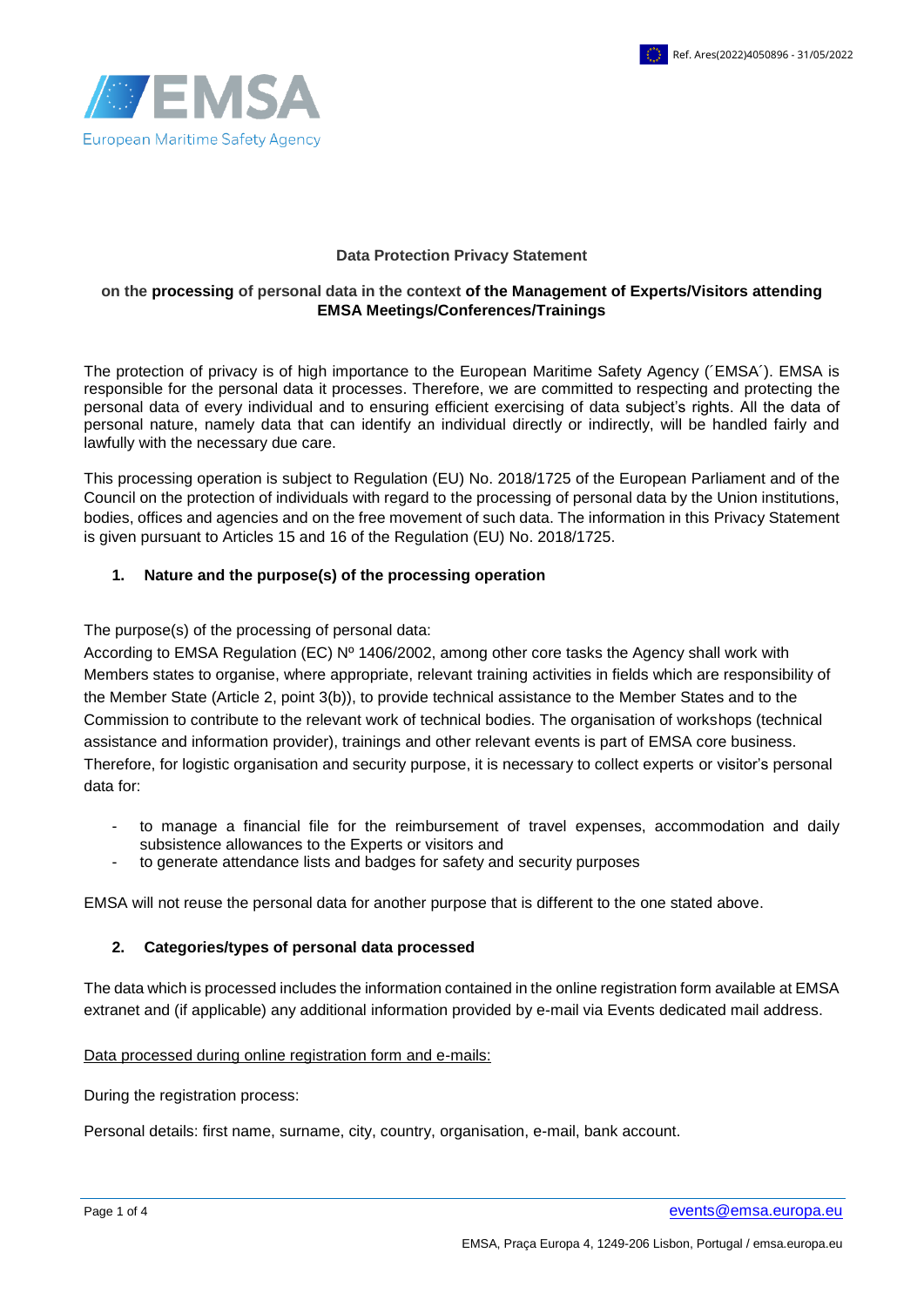Professional information: position held, employer information (name, city, country, address, website, business or sector).

### Data processed during the reimbursement claim and payment stage:

Personal details: first name, surname, city, country, organisation, e-mail, bank account, travel details, financial information and (if applicable) name, city, country, e-mail of used travel agency

Information and documents related to the travelling for experts meeting attendance are also handled electronically in order to process the reimbursement. Following the meeting, the travel and accommodation expenses incurred will be reimbursed to the experts. The reimbursement file is composed of supporting documents listed in the online form and EMSA Rules on Reimbursement of Expenses to Experts (available online), i.e. documents proving the price of the travel for the flight (e.g. e-ticket, copy of the travel agency invoice) or of any other mode of public transport such as train or bus (e.g. copy of the ticket. The reimbursement file will be handled by a Human Resources Assistant/Officer, verified by the relevant colleagues in the Legal and Financial Affairs Unit and subsequently signed off by the Authorising Officer, prior to final processing by the Accountant.

#### Data processed for physical attendance of events, meetings, trainings, and or conferences at EMSA´s premises

Please note that during normal day-to-day operation, EMSA collects personal data such as access register or meeting lists of non-staff contacts regularly or occasionally visiting its premises. This data might, incidentally, be of interest for manual contact tracing operations by National Health Authorities and/or EMSA.

### **3. Processing the personal data**

The processing of the personal/financial data is carried out under the responsibility of the Head of Unit 4.2. Legal, Finance & Facilities, acting as delegated EMSA data controller.

### **4. Access to and disclosure of personal data**

The personal data is disclosed to the following recipients:

- The relevant Administrative Officer (Unit 4.0) and/or Events Assistants (Unit 4.2);
- The Legal and Finance staff handling the reimbursement of travel costs linked to the meeting, the allowances payment;
- The Authorising Officer of the relevant units and the Accountant;
- Occasionally, specialised members of the ICT Unit involved in the management and development of IT applications;
- if appropriate, access will be given to EU staff with the statutory right to access the data required by their function, i.e. the European Ombudsman, the Civil Service Tribunal, the Internal Audit Service, the European Court of Auditors, OLAF and the European Data Protection Supervisor;
- Also, if applicable, Serviço Nacional de Saúde (SNS) the Portuguese health authority and the competent entity that deals with any COVID-19 situation in Portugal.

.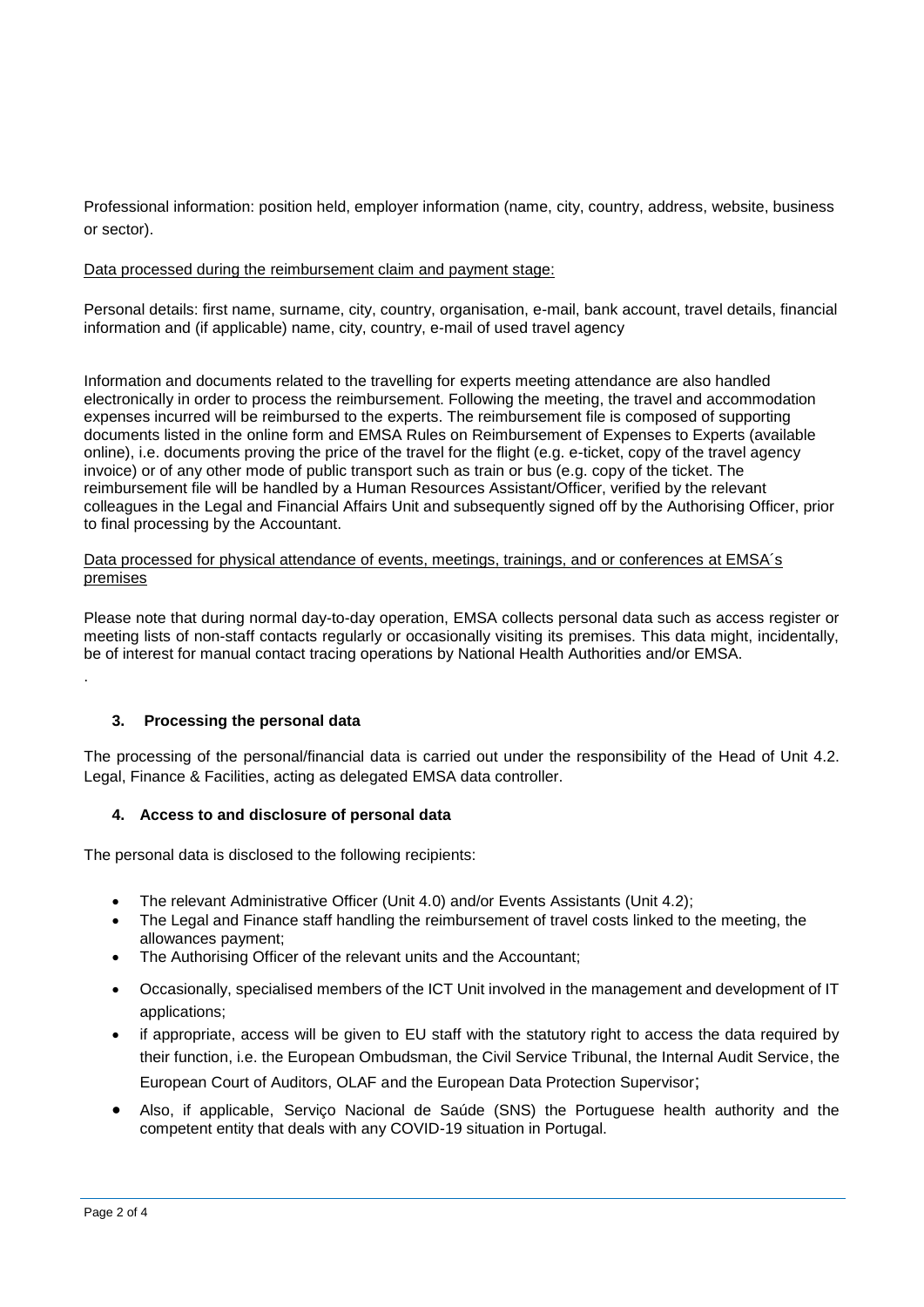The personal information processed concerning the Management of Experts/Visitors attending EMSA Meetings/Conferences/Trainings will only be shared as necessary for the implementation of such measures *on a need to know* basis. The data are not used for any other purposes nor disclosed to any other recipient.

The information in question will not be communicated to third parties, except where necessary for the purpose(s) outlined above.

Personal data are not intended to be transferred to third countries.

# **5. Protecting and safeguarding personal information**

EMSA implements appropriate technical and organisational measures in order to safeguard and protect data subjects' personal data from accidental or unlawful destruction, loss, alteration, unauthorised disclosure of, or access to them.

All personal data related to the Management of Experts/Visitors attending EMSA Meetings/Conferences/Trainings are stored in secure IT applications according to the security standards of the Agency as well as in specific electronic folders accessible only to the authorised recipients. Appropriate levels of *access are granted* on an individual basis only to the above-mentioned recipients (point 4 above).

All persons dealing with personal data in the context of the Management of Experts/Visitors attending EMSA Meetings/Conferences/Trainings procedures, at any stage, sign a confidentiality declaration that is kept in the folder of the procedure.

# **6. Access, rectification, erasure or restriction of processing of personal data**

Data subjects have the right to access, rectify, erase, and receive their personal data, as well as to restrict and object to the processing of the data, in the cases foreseen by Articles 17 to 24 of the Regulation (EU) No. 2018/1725.

If data subjects would like to exercise any of these rights, they should send a written request explicitly specifying their query to the delegated data controller, the Head of Unit 4.2. Legal, Finance & Facilities.

The right of rectification can only apply to inaccurate or incomplete factual data processed within the Experts reimbursement and meeting attendance procedures.

The above requests will be answered without undue delay, and in any event within one month of receipt of the request. However, according to article 14 (3) of the Regulation (EU) No. 2018/1725, that period may be extended by two further months where necessary, taking into account the complexity and number of the requests. EMSA shall inform the data subject of any such extension within one month of receipt of the request, together with the reasons for the delay.

# **7. Legal basis for Data processing**

Lawfulness of the processing is ensured by compliance with Article 5(b) of the Regulation 2018/1725, namely: Processing is necessary for the compliance with a legal obligation to which EMSA is subject as described in the paragraph below.